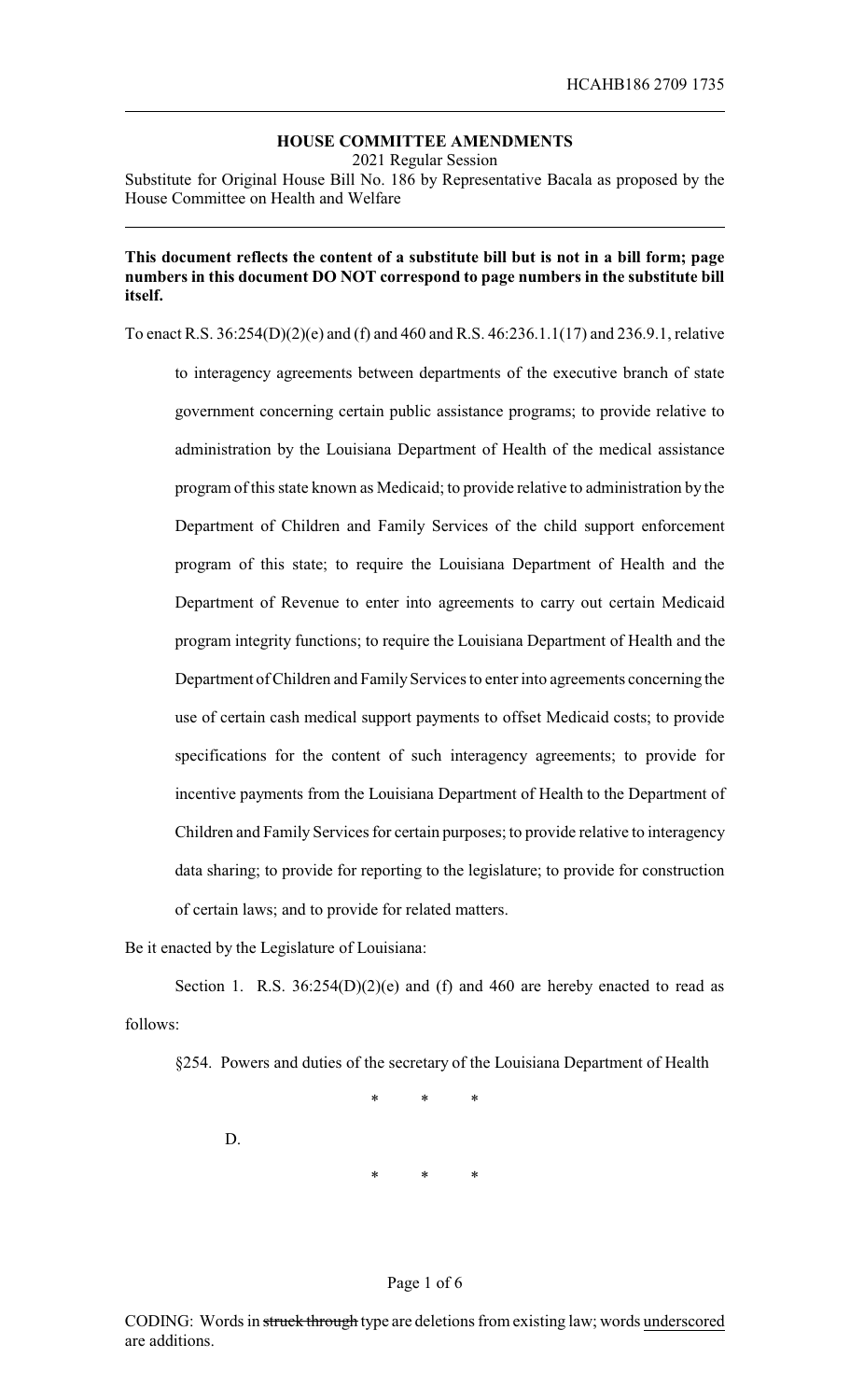(2) Except as otherwise limited by a specific provision of law, the secretary is authorized to perform all of the following relative to or concerning the Medical Assistance Program:

\* \* \*

(e) Cause the department to enter into memoranda of understanding, cooperative endeavors, or other type of agreements with the Department of Revenue for the program integrity functions provided for in R.S. 36:460.

(f) Cause the department to enter into memoranda of understanding, cooperative endeavors, or other type of agreements with the Department of Children and Family Services for the interagency incentive program provided for in R.S. 46:236.9.1.

 $*$  \* \*

§460. Department of Revenue; interagency agreements for Medicaid program integrity; reporting

A. Unless prohibited by regulations or policies of the Centers for Medicare and Medicaid Services or any other federal regulation or law, the Department of Revenue and the Louisiana Department of Health shall annually enter into a memorandum of understanding, cooperative endeavor, or other type of agreement for Medicaid program integrity functions that conform with the requirements and specifications provided in this Section.

B. The agreements provided for in this Section shall require the Louisiana Department of Health to furnish to the Department of Revenue identifying information of all of the following persons:

(1) Each person under the age of nineteen years who is enrolled in the Medicaid program of this state.

(2) Each adult who is enrolled in the Medicaid program of this state and whose Medicaid application indicates that any child or children under the age of nineteen years live with him.

C.(1) The Department of Revenue shall examine income tax returns to identify any Medicaid-enrolled child who is claimed as a dependent by someone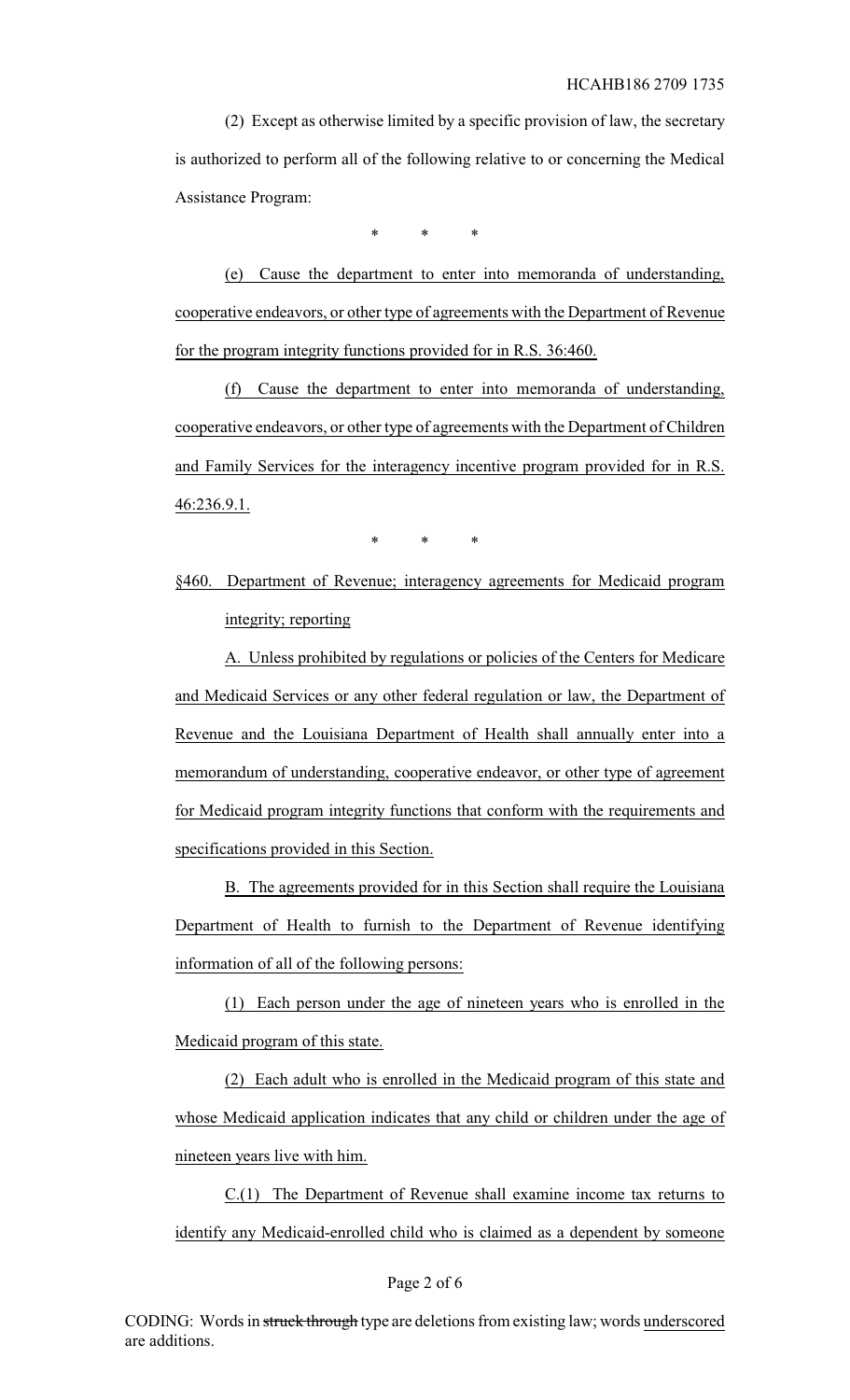other than an adult whose home the child lives in according to the child's Medicaid application.

(2) Unless prohibited by the Internal Revenue Code or any other federal law or regulation, the Department of Revenue shall identify to the Louisiana Department of Health each child identified in accordance with Paragraph (1) of this Subsection.

D. Each agreement that the Department of Revenue and Louisiana Department of Health enter into pursuant to this Section shall set forth standards and protocols for the transfer of data required by Subsections B and C of this Section.

E. On or before January 1, 2022, and annually thereafter, the Department of Revenue shall report to the legislature the number of children enrolled in Medicaid who are claimed as dependents on tax returns by persons other than an adult whose home the child lives in according to the child's Medicaid application. The report required by the provisions of this Subsection shall consist of statistical information exclusively and contain no identifying information of any individual. Section 2. R.S.  $46:236.1.1(17)$  and 236.9.1 are hereby enacted to read as follows:

§236.1.1. Family and child support programs; definitions

For the purposes of this Subpart, the following items shall mean:

\* \* \*

(17) "Medicaid" means the medical assistance program provided for in Title XIX of the Social Security Act.

\* \* \*

§236.9.1. Cash medical support payments to offset Medicaid costs; interagency incentive program

A. The Department of Children and Family Services and the Louisiana Department of Health shall enter into a memorandum of understanding, cooperative endeavor, or other type of agreement as may be necessary to implement a program wherein payments collected under the authority of this Subpart are used to offset state and federal Medicaid costs. The agreement may be for any term that the secretaries of the two departments mutually determine, and, at its expiration, shall be renewed inclusive of any revisions that the secretaries of the two departments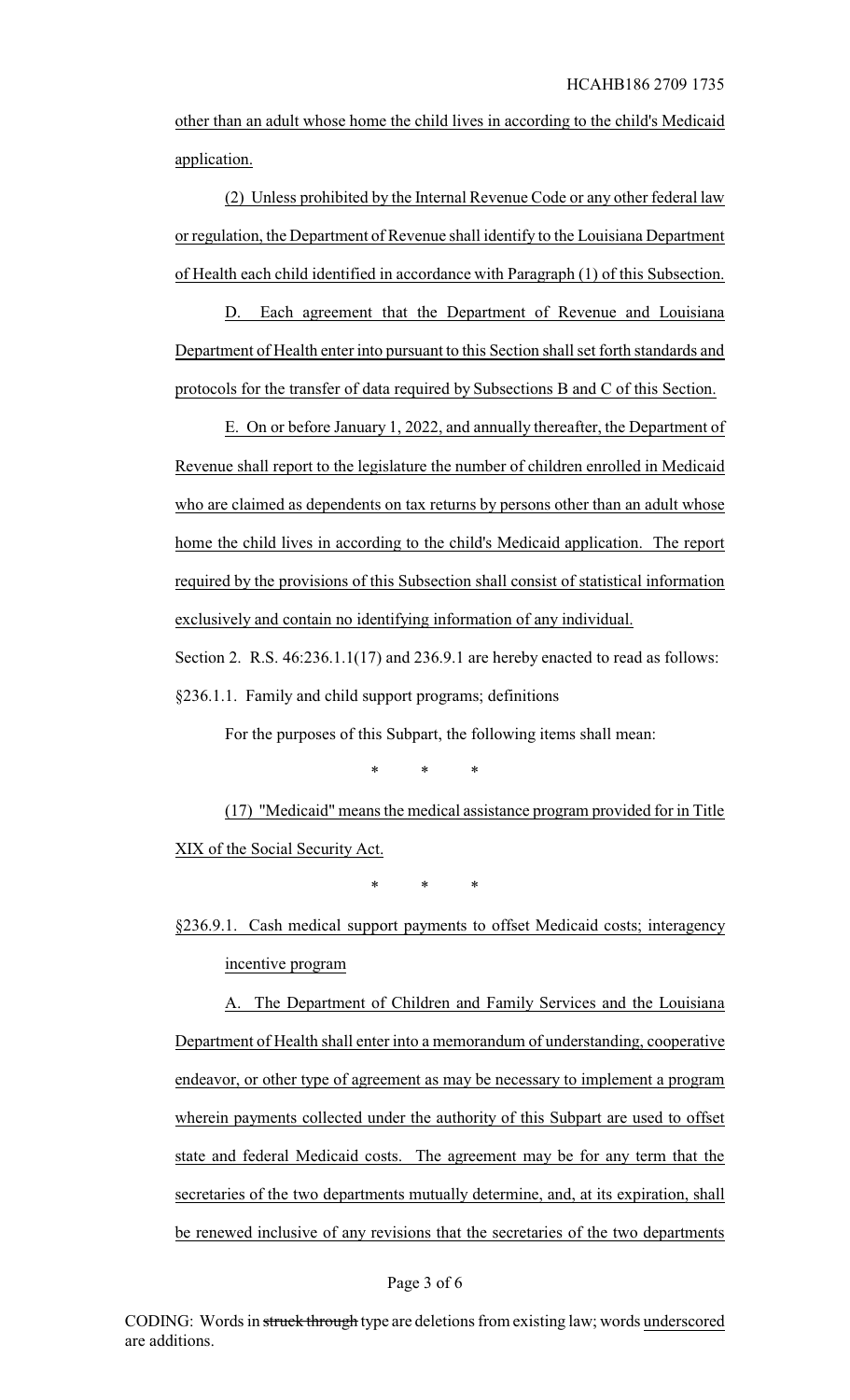mutually determine. The program provided for in the agreement shall conform with the requirements and specifications provided in this Section.

B.(1) With respect to cash medical support payments collected pursuant to R.S. 46:236.1.2(L) from any noncustodial parent of a child or children enrolled in the state Medicaid program, the Department of Children and Family Services shall determine the maximum amount of such payments that may be remitted to the Louisiana Department of Health for the purpose of offsetting the state and federal share of Medicaid program costs for all Medicaid-enrolled children of the noncustodial parent.

(2) Each agreement required by Subsection A of this Section shall provide for remittance by the Department of Children and Family Services to the Louisiana Department of Health, in connection with the case of each noncustodial parent of a child or children enrolled in the state Medicaid program, of either of the following amounts:

(a) The maximum amount of cash medical support payments as determined in accordance with Paragraph (1) of this Subsection if the amount is less than the state and federal share of Medicaid program costs for all Medicaid-enrolled children of the noncustodial parent.

(b) An amount equal to the state and federal share of Medicaid program costs for all Medicaid-enrolled children of the noncustodial parent.

C.(1) Each agreement required by Subsection A of this Section shall provide for an incentive payment to be made at least annually by the Louisiana Department of Health to the Department of Children and Family Services in an amount that does not exceed fifteen percent of the total of remittances made under the prior agreement, in accordance with Paragraph (B)(2) of this Section, to offset Medicaid costs.

(2) Any payment by the Louisiana Department of Health to the Department of Children and Family Services made pursuant to Paragraph (1) of this Subsection shall be made from the federal share of the amount collected in accordance with 42 U.S.C. 1396b(p)(1) and 42 CFR 433.153.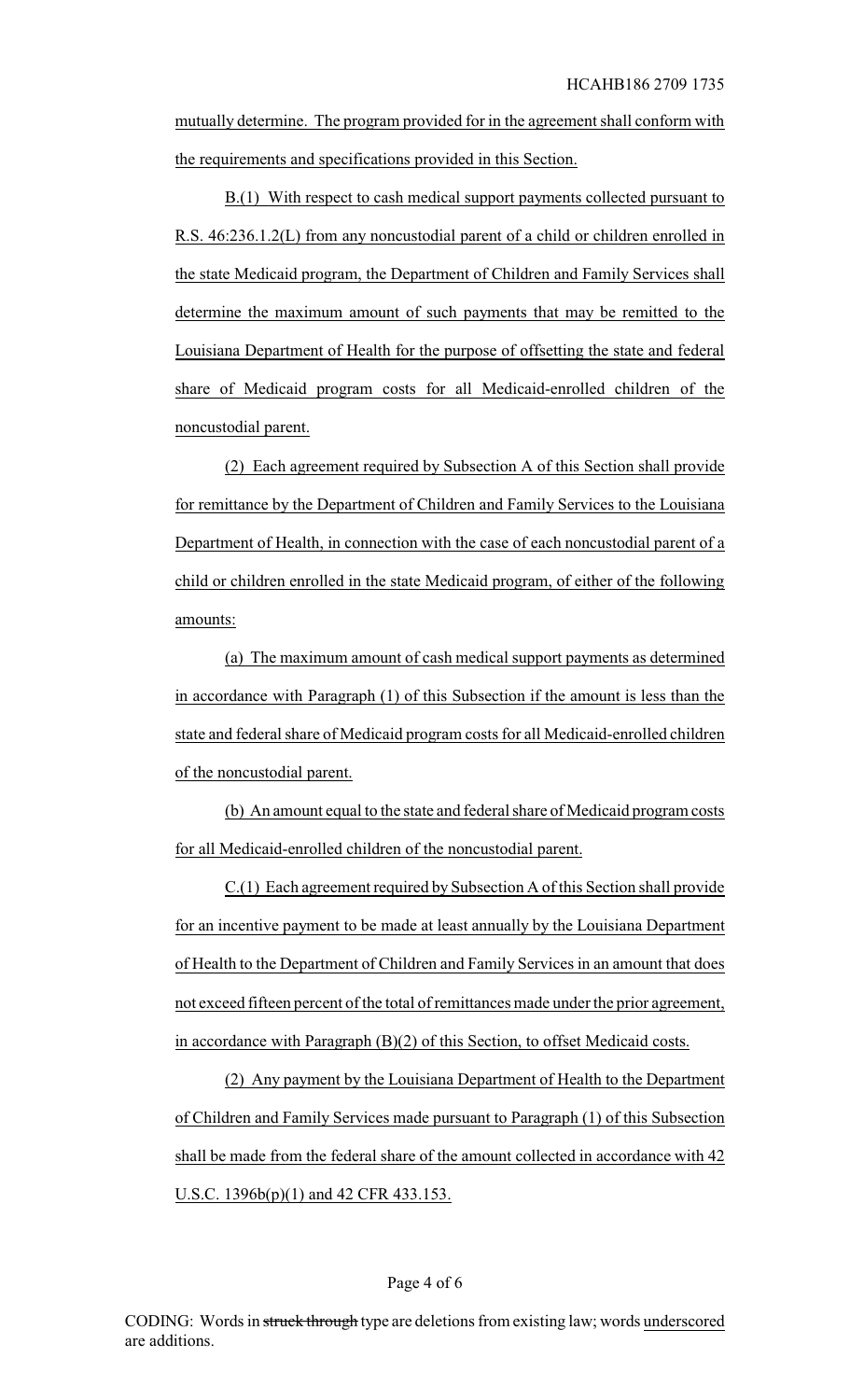HCAHB186 2709 1735

D. Nothing in this Section shall be construed to require or authorize a

reduction in child support to any child. The Department of Children and Family

Services shall implement the provisions of this Section in a manner that does not

diminish the support available to any child through the provisions of this Subpart.

## **DIGEST**

The digest printed below was prepared by House Legislative Services. It constitutes no part of the legislative instrument. The keyword, one-liner, abstract, and digest do not constitute part of the law or proof or indicia of legislative intent. [R.S. 1:13(B) and 24:177(E)]

HB Draft 2021 Regular Session

**Abstract:** Requires interagency agreements between the La. Dept. of Health and the Dept. of Revenue, and between the La. Dept. of Health and the Dept. of Children and Family Services, relative to administration of the Medicaid and child support enforcement programs.

Present law provides for powers and duties of the secretary of the La. Dept. of Health (LDH). Proposed law retains present law and adds thereto requirements that the secretary of LDH cause the department to enter into the agreements with the Dept. of Revenue (LDR) and the Dept. of Children and Family Services (DCFS) provided for in proposed law.

Proposed law requires LDR and LDH to enter into memoranda of understanding, cooperative endeavors, or other types of agreements for Medicaid program integrity functions that conform with the requirements of proposed law unless prohibited by regulations or policies of the federal Medicaid agency or any other federal regulation or law.

Proposed law stipulates that the agreements between LDR and LDH shall require LDH to furnish to LDR identifying information of all of the following persons:

- (1) Each person under the age of 19 years who is enrolled in the Medicaid program of this state.
- (2) Each adult who is enrolled in the Medicaid program of this state and whose Medicaid application indicates that any child or children under the age of 19 years live with him.

Proposed law requires LDR to examine income tax returns to identify any Medicaid-enrolled child who is claimed as a dependent by someone other than an adult whose home the child lives in according to the child's Medicaid application. Requires further that, unless prohibited by the Internal Revenue Code or any other federal law or regulation, LDR shall identify to LDH each child so identified.

Proposed law provides that each agreement that LDR and LDH enter into pursuant to proposed law shall set forth standards and protocols for the transfer of data required by proposed law.

Proposed law requires that on or before Jan. 1, 2022, and annually thereafter, LDR shall report to the legislature the number of children enrolled in Medicaid who are claimed as dependents on tax returns by persons other than an adult whose home the child lives in according to the child's Medicaid application. Requires that the report consist of statistical information exclusively and contain no identifying information of any individual.